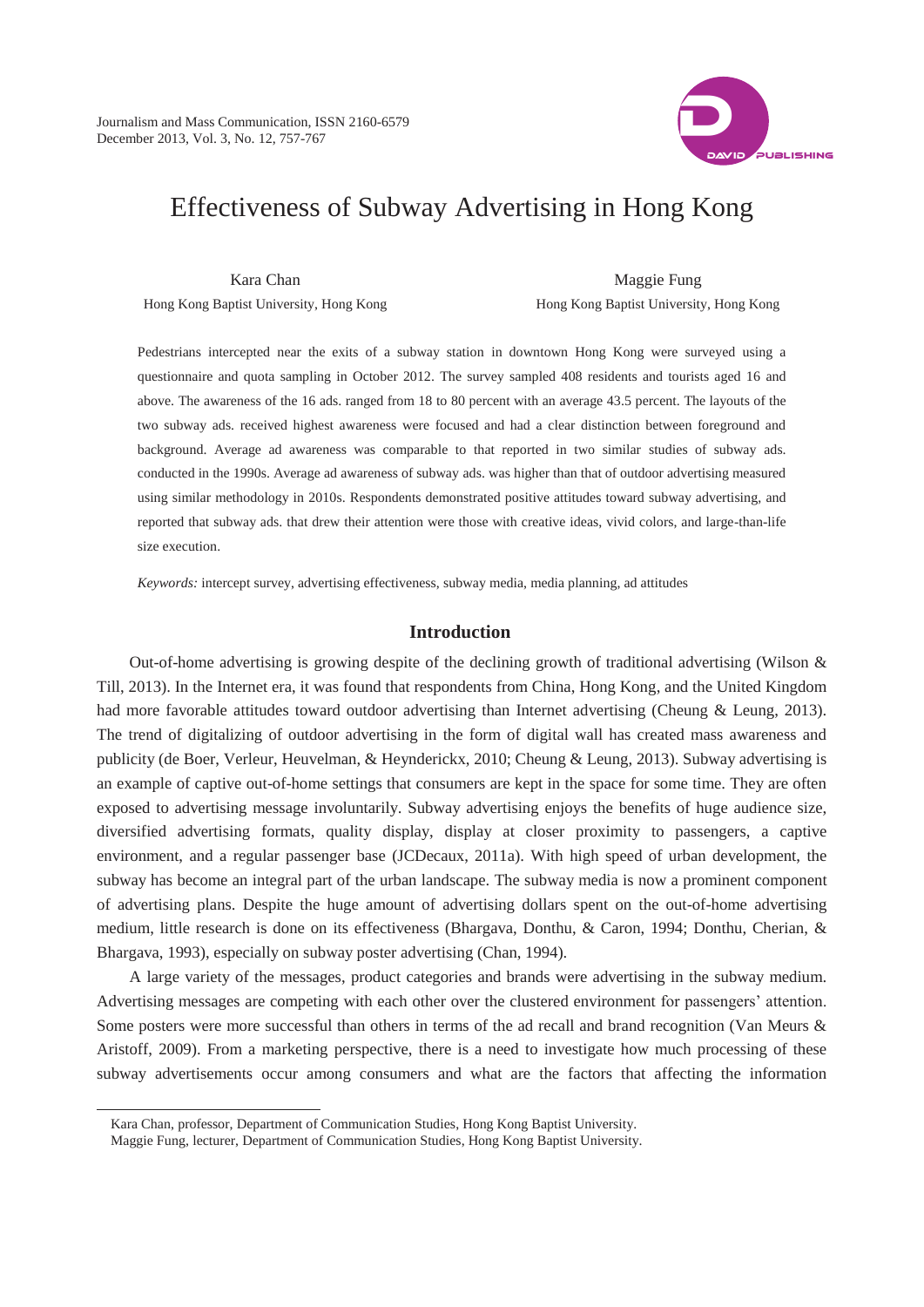processing. The purpose of this study is to examine the passengers' awareness and attitudes toward subway advertising. The findings will provide insights to advertisers and media vendors for campaign planning and media selection.

# **Literature Review**

Outdoor advertising is considered to be "one of the least researched mass medium" (Katz, 2003, p. 92). Some outdoor media vendors use estimated pedestrian and vehicles flow in a location as benchmarks to indicate potential media coverage of billboards at street levels (POAD, 2008). Media vendor for the subway network appointed market research companies to conduct reach and frequency studies among subway passengers. According to a study, a trackside 12 sheet package of 150 posters displaying for three weeks was able to reach 60 percent of people aged 12-64 (JCDecaux Transport, 2011b). In the following paragraphs, we shall first review two studies on subway advertising in Hong Kong, followed by review of effectiveness in outdoor billboard advertisements.

Chan (1994) conducted a face-to-face interview of household members residing near a subway station in Hong Kong. Altogether 27 poster advertisements of different sizes were tested using photos as visual prompts. Advertising awareness ranged from eight to 73 percent. The average awareness was 41 percent. Chan (1995) conducted another survey by intercepting passengers outside a subway station in Hong Kong. Altogether 42 poster advertisements of various sizes were tested. Advertising awareness ranged from 13 to 68 percent. The average awareness was 35 percent. Findings from both studies provide evidence that creative execution of the posters had more influence on advertising awareness than size of the posters or duration of display of posters. Advertising awareness was affected by age, occupation, and frequency of travel on the subway system. Young respondents, students, managers, and executives, as well as frequent subway travelers were able to report seeing more posters (Chan, 1994, 1995).

In Hong Kong, subway advertising ranked top in the out-of-home media in terms of advertising expenditure. The ad expenditure on the subway was HK\$416 million, accounting for 5.5 percent of the total advertising expenditure in 2012 (admanGo, 2013). Subway advertising has the potential to reach more than 3.4 million unique passengers, or about 47 percent of the Hong Kong population, on a weekly basis (AC Nielsen, 2010). At present, there is very little empirical data about how people process subway advertisements. Other related research findings on outdoor advertising media are able to shed light on the topic.

## **Advertising Effect of the Outdoor Medium**

Previous studies have examined the effectiveness of outdoor advertising in terms of its ability to create brand awareness and advertising message recall (e.g., Bhargava et al., 1994; Donthu et al., 1993; Fortenberry & McGoldrick, 2011; King & Tinkham, 1990; Van Meurs & Aristoff, 2009; Osborne & Coleman, 2008). Donthu and colleagues (1993) tested 10 outdoor billboards placed along a highway and its neighboring streets among drivers who passed the location regularly. Aided and unaided recall was found to be higher for billboards located on the right hand side of the highway, with fewer words, and in black and white. Aided and unaided recall for billboards located on the left hand side of the highway, with more words, and in full color was lower. Furthermore, billboards located on the neighboring streets linked to the highway were less likely to be recalled (Donthu et al., 1993). The authors attributed the results to the American setting of driving on the right, as well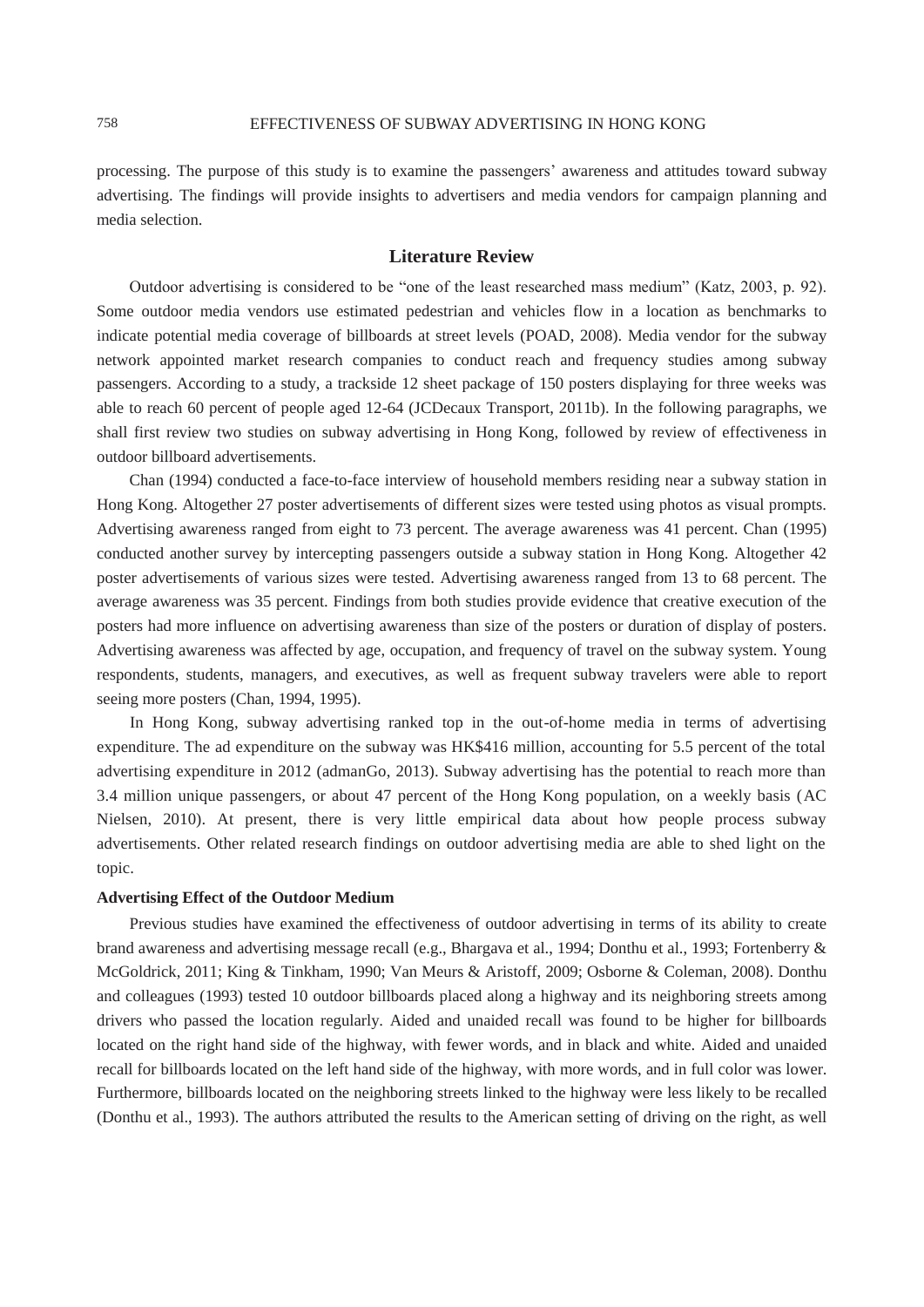as limited time in processing of billboard messages.

Osborne and Coleman (2008) compared the advertising recall of traditional billboards and a tri-vision board among highway drivers. The results showed that the tri-vision board was recalled the best (with 66 percent recall) followed by the traditional standard billboards (from 15 percent to 64 percent recall). Respondents with higher incomes recalled fewer ads. than respondents with lower incomes, and males recalled more ads. than female respondents (Osborne & Coleman, 2008). Based on a focus group study and a survey of over 1,600 users of health service facilities in Louisiana, Black Americans were found more receptive to outdoor billboard advertising than White Americans (Fortenberry & McGoldrick, 2011).

Several studies found that advertising execution cues such as size, color, location of billboards, and images used in the billboards affect the viewers' attention, brand attitudes, memory of the brand information, as well as purchase intention (Alba & Hutchinson, 1987; Maclnnis, Moorman, & Jaworski, 1991; Sheppard, Hartwick, & Warshaw, 1988). Recent studies found that respondents held positive attitudes toward outdoor advertising (Chan & Cheng, 2012; Cheung & Leung, 2013). The understanding of the attitudes toward subway advertising and the way viewers recall the ad are important attributes for effective advertising.

Most of the studies mentioned in the above sections measured recall of billboards among highway drivers. Competition for the advertising messages of highway billboards and other distractions are relatively low. In Hong Kong, subway advertisements are clustered and compete fiercely for attention. Distraction comes from other activities such as checking email on the mobile phone, listening to music, or watching video on mobile devices. This suggests that the effectiveness of subway advertising in an urban setting will be different from that of outdoor advertising in the highway setting (Veloutsou & O'Donnell, 2005). This study intends to examine the ad awareness and consumers' attitudes toward subway advertising. In addition, the impact of demographic variables and frequency of travelling on the subway on ad awareness and attitudes will be investigated. Findings of this study will provide useful information for advertisers in creative design and media planning.

## **Research Objectives**

This study attempts to examine:

(1) Awareness of subway advertisements;

(2) Consumers' attitudes toward subway advertising;

(3) How demographic variables and frequency of travelling on the subway influence ad awareness and attitudes.

# **Methodology**

#### **Sampling of Advertisements**

A sample survey using face-to-face methodology was conducted. A week before the data collection day, a researcher visited three subway stations and took a total of 50 advertisements displayed at the tracksides, the concourse areas, and along the escalators. One of the authors selected 16 posters that representing a variety of product categories and advertising appeals. The 16 posters were divided into two batches. In each batch, there were three 12-sheet posters located at the trackside, two 4-sheet posters located at the concourse areas, and three posters displayed along the escalators. In terms of size, 12-sheet posters were the biggest, followed by 4-sheet posters, followed by escalator posters.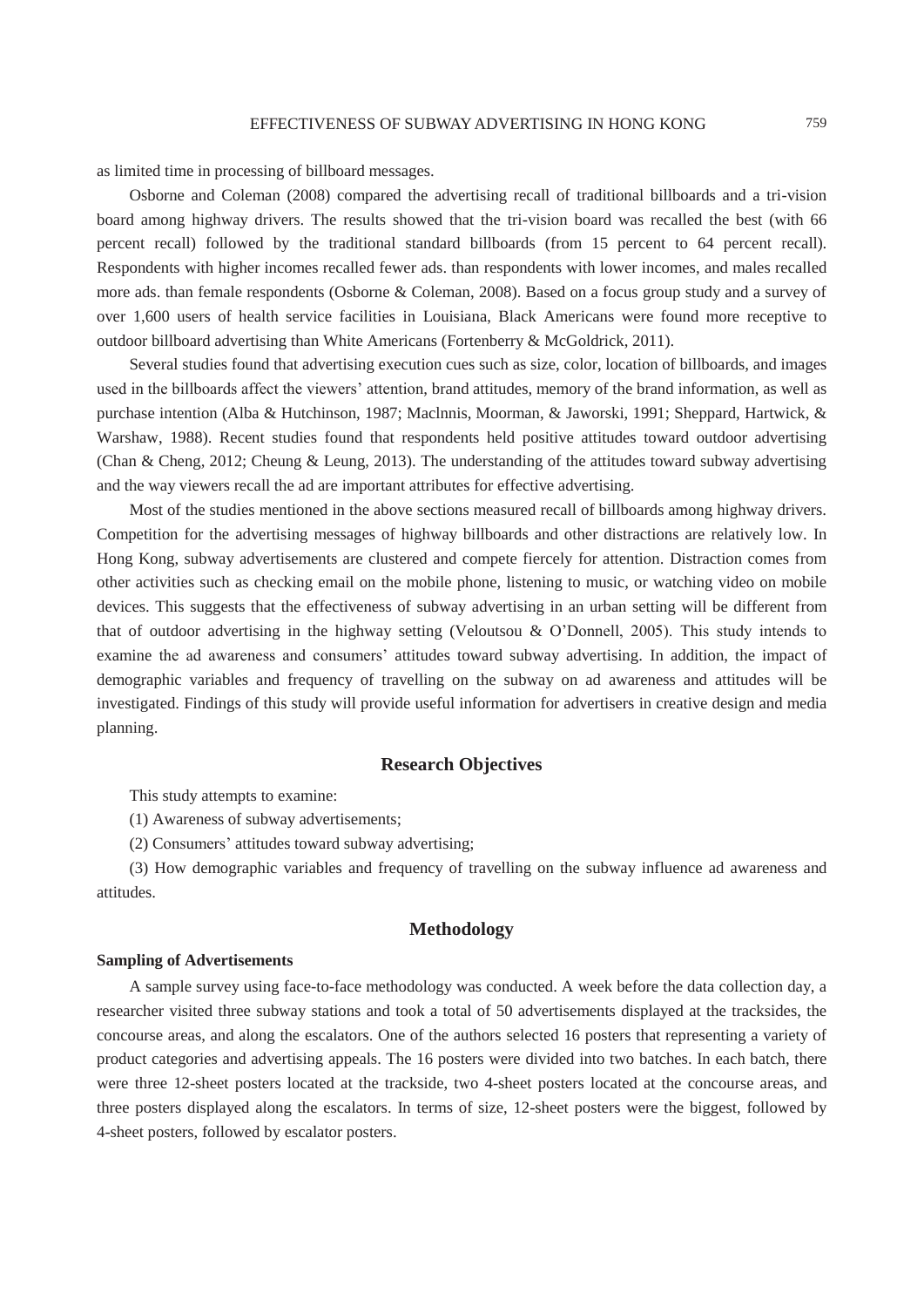#### **Sampling of Respondents**

The Tsim Sha Tsui district of Hong Kong's Kowloon region was selected for data collection. It is one of the busiest commercial and residential spots in Hong Kong. It houses several museums, tourist attractions, and shopping malls. The choice of the location facilitates us to sample a variety of demographic groups (see Table 1). The current study adopted the quota sampling, with equal numbers of males and females, and with equal numbers of respondents from the age groups of 15-24, 25-34, 35-44, and 45 or above. A group of students from a local university in Hong Kong was recruited as interviewers. They were assigned to intercept pedestrians and interview them at seven designated locations near the subway exits. All the interviews were conducted on the same weekday morning in October 2012 from 10 am to 12 noon. The interviews were conducted in the language spoken by the respondent, in either Cantonese, Mandarin, or in English. Respondents who did not speak these languages were not interviewed.

#### **Questionnaire**

The questionnaire consisted of three parts. The first part collected data about advertising awareness of eight posters (either batch A posters or batch B posters). Each of the eight posters was shown to the respondents one by one in the size of " $3 \times 4$ " full color printed images. Respondents were asked if they had seen the advertisements. The eight advertisements were presented in a fixed sequence with no randomization of the presentation order. The characteristics of the posters are summarized in Table 2.

The second part of the questionnaire collected respondent's general attitudes toward subway advertising using eight statements, such as "subway advertisements give me information about things in fashion". The statements were modified from a previous study of outdoor advertising in Hong Kong (Chan & Cheng, 2012). The respondents were asked to rate these statements on a six point scale  $(6 =$  strongly agree;  $1 =$  strongly disagree).

The third part of the questionnaire asked for demographic information, including sex, age group, educational level, occupation, number of times they had travelled on the subway in the previous week, whether they were tourists, and if so their country of origin. The questionnaire was first developed in Chinese and then translated into English. Back-translation into Chinese was not conducted since the questions were simple and straightforward. Two bilingual investigators checked to ensure that the translation was accurate.

# **Findings**

#### **Respondent Profile**

Altogether 408 respondents completed the questionnaires. Among them, 223 respondents were asked about the awareness of advertisements in Batch A, and 185 respondents were asked about the awareness of advertisements in Batch B. Table 1 shows the demographic profile. There were roughly numbers of male and female respondents and approximately equal distribution of respondents in the four age groups. Over half of the sample reported to have completed secondary education, while the remaining half reported a tertiary qualification. One quarter of the sample described themselves as students, and one quarter described themselves as office workers. Nearly two-thirds of the sample said they earned less than HK\$14,999 (about 2,000 US dollars) a month. Over 90 percent of the samples were Hong Kong residents, and eight percent were tourists. The tourists were mainly travel from the Mainland China. About half of the sample reported travelled on the subway one to five times in the previous week. Nearly 13 percent reported travelled in the subway 11 times or more.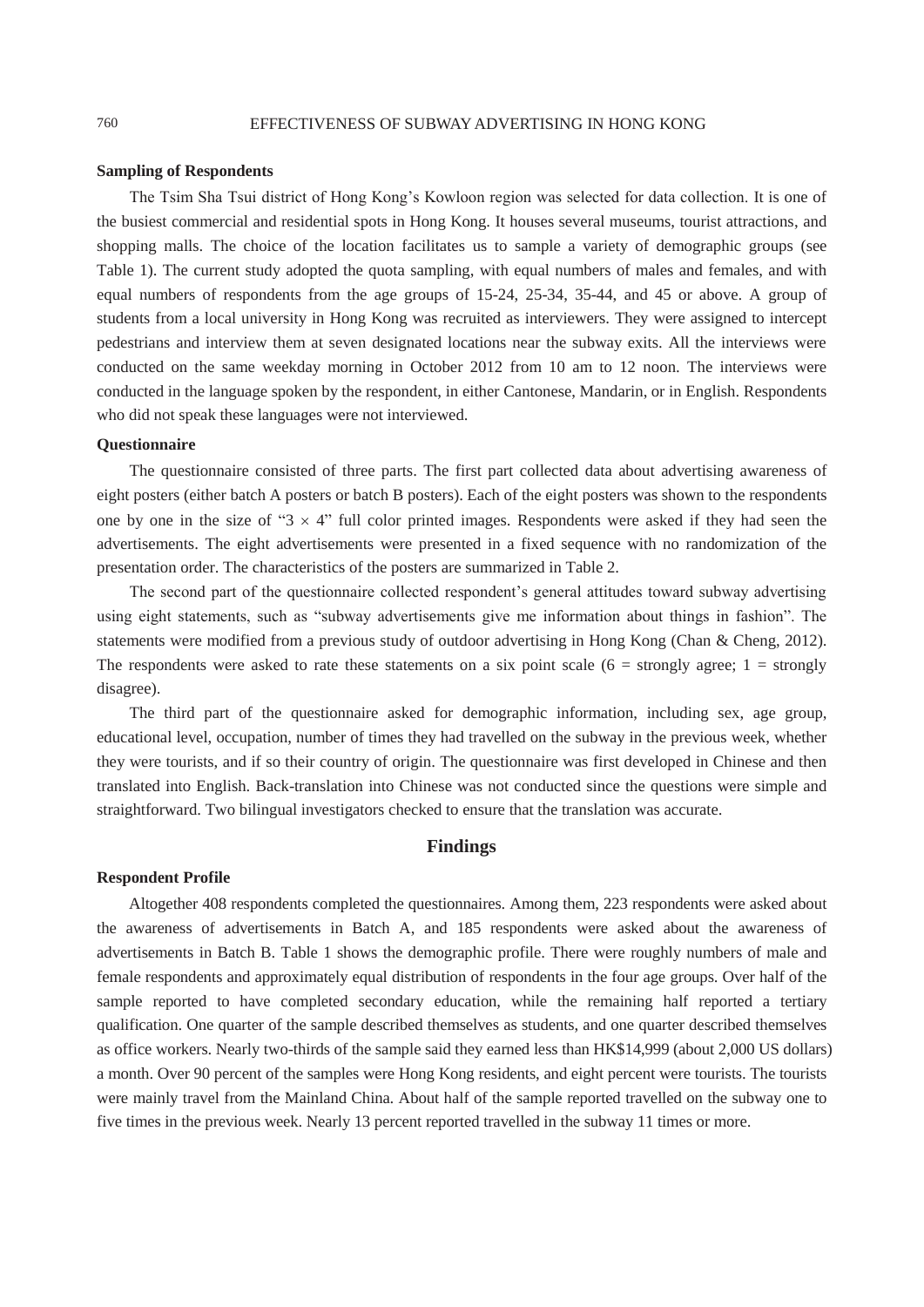Table 1

| Category                   | Classification          | Number | Frequency (%) |  |
|----------------------------|-------------------------|--------|---------------|--|
|                            | Male                    | 195    | 47.8          |  |
| <b>Sex</b>                 | Female                  | 213    | 52.2          |  |
| Age                        | $16-24$                 | 118    | 28.9          |  |
|                            | $25 - 35$               | 100    | 24.5          |  |
|                            | $35 - 44$               | 81     | 19.9          |  |
|                            | 45 or above             | 109    | 26.7          |  |
|                            | Primary                 | 25     | 6.1           |  |
| <b>Education</b> level     | Secondary               | 173    | 42.4          |  |
|                            | Tertiary                | 210    | 51.5          |  |
|                            | Office worker           | 104    | 25.5          |  |
|                            | Professional/Managerial | 52     | 12.7          |  |
| Occupation                 | Factory worker          | 31     | 7.6           |  |
|                            | Student                 | 100    | 24.5          |  |
|                            | Others                  | 121    | 29.7          |  |
|                            | No income               | 77     | 18.9          |  |
|                            | <b>Below HK\$14,999</b> | 189    | 46.3          |  |
| Personal monthly income    | HK\$15,000-29,999       | 108    | 26.5          |  |
|                            | Above HK\$30,000        | 33     | 8.1           |  |
| Residents or tourists      | HK residents            | 375    | 91.9          |  |
|                            | Tourists                | 33     | 8.1           |  |
|                            | (from Mainland China)   | (18)   | (4.4)         |  |
|                            | (from Asian countries)  | (4)    | (1.0)         |  |
|                            | (from other countries)  | (11)   | (2.7)         |  |
|                            | 1-2 times               | 68     | 16.7          |  |
|                            | 3-5 times               | 127    | 31.1          |  |
| Travel on subway past week | 6-10 times              | 162    | 39.7          |  |
|                            | 11 times or above       | 51     | 12.5          |  |

*Demographic Characteristics and Frequency of Travelling on the Subway (N=408)* 

#### **Advertising Awareness**

Table 2 summarizes the awareness as well as the characteristics of the selected advertisements. Advertising awareness ranged from 18.4 percent for a 4-sheet poster ad featuring MCS clothing to 79.8 percent for a 12-sheet poster ad featuring Samsung Galaxy Note mobile phone. The ad with the second highest awareness of 66.5 percent featured Watsons water using celebrity appeal. The average advertising awareness was 43.5 percent for the 16 selected advertisements. Figure 1 shows the two advertisements with the highest awareness.

The average advertising awareness for the 12-sheet, 4-sheet, and escalator posters were 55 percent, 28 percent, and 43 percent respectively. Advertising awareness depended on type of the advertisement (*F*-statistics  $= 5.0$ ,  $p<0.05$ ). Duncan post-hoc analysis found that average awareness of 12-sheet posters was significantly higher than that of 4-sheet posters. However, the average awareness among 12-sheet posters and escalator posters had no significant difference.

Overall awareness was measured by counting total number of advertisements respondents reported having seen. It ranged from zero to eight as respondents were exposed to either Batch A or Batch B advertisements. Eight percent of the respondents could not recall having seen any of the eight selected advertisements. Three percent reported having seen all of them shown in Batch A and B. The mean number of advertisements seen was 3.5 (out of 8).

Independent sample *t*-tests were conducted to compare the advertising awareness of males and females. Three out of the 16 advertisements recorded a significant gender difference. Male respondents were more likely to report that they had seen the posters for University of New South Wales and the MCS clothing. Female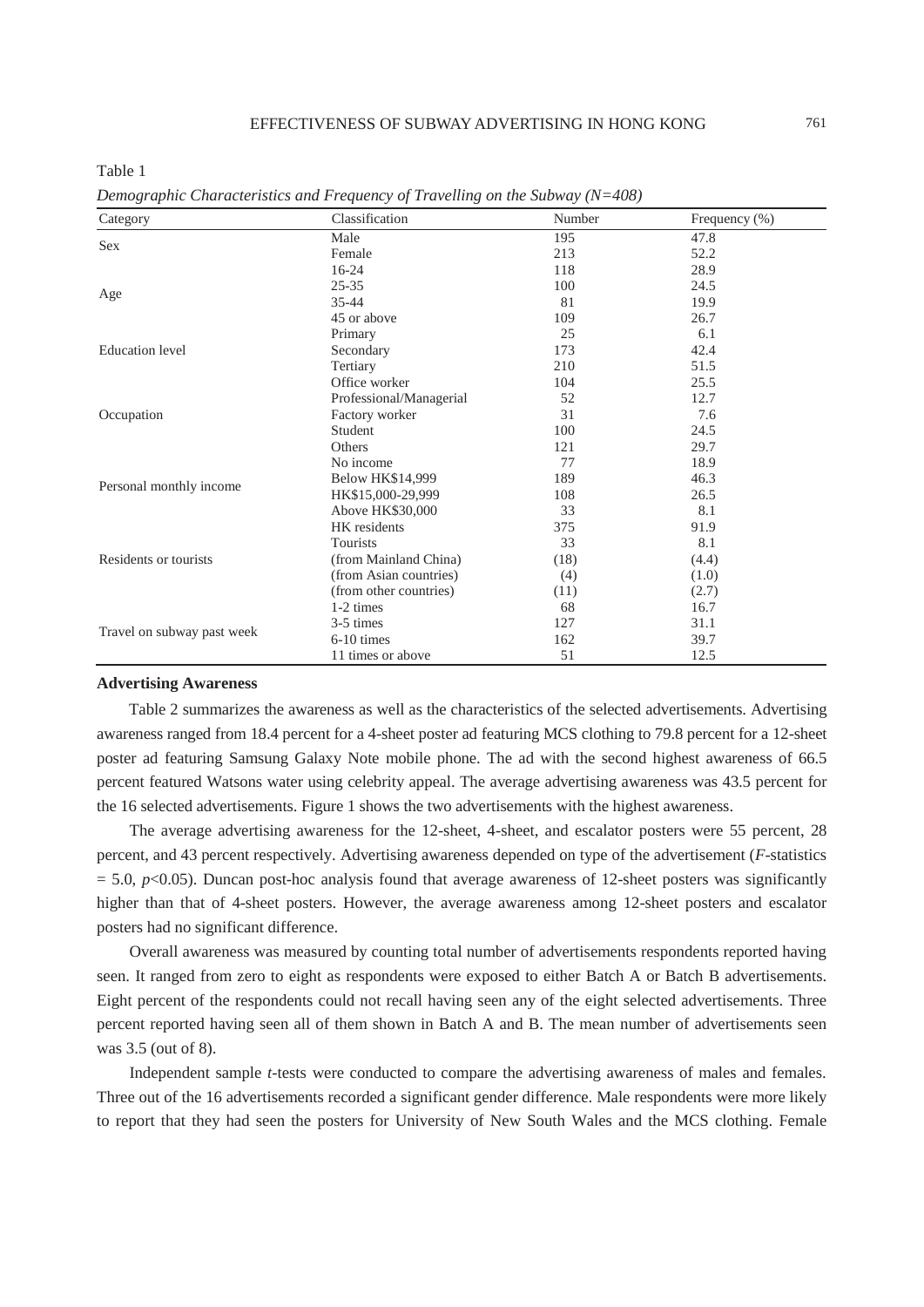respondents were more likely to report that they have seen the Kao detergent advertisements. *F*-tests were conducted to compare the advertising awareness by educational level, and no significant differences were found. Four out of the 16 advertisements recorded a significant age difference. Respondents aged 16-34 were more likely to report having seen the advertisements for the Kao detergent, Samsung Galaxy Note, Nu Pharm Liver Pills, and the WeChat than respondents aged 35 or above. The total number of advertisements recalled did not depend on sex, education, age, or residential status.

| Table 2 |                                                          |
|---------|----------------------------------------------------------|
|         | Advertising Awareness and Characteristics of the Posters |

|                        | Ad awareness % | Orientation<br>(Landscape or Portrait) | Main<br>language used | Type/size | Human<br>character | Number<br>of words |
|------------------------|----------------|----------------------------------------|-----------------------|-----------|--------------------|--------------------|
| Batch A                |                |                                        |                       |           |                    |                    |
| Watsons water          | 66.5           | L                                      | Chi                   | 12-sheet  | V<br>(Celebrity)   | 95                 |
| Ngong Ping 360         | 53.0           | P                                      | Chi                   | Escalator | V                  | 22                 |
| AXA insurance          | 47.6           | L                                      | Chi                   | 12-sheet  | X                  | 83                 |
| Kao                    | 41.1           | P                                      | Chi                   | Escalator | V                  | 31                 |
| Panadol                | 36.2           | P                                      | Chi                   | Escalator | $\sqrt{}$          | 22                 |
| Tiger shoes            | 34.1           | L                                      | Eng                   | 12-sheet  | $\times$           | 30                 |
| University of NSW      | 25.9           | P                                      | Chi                   | 4-sheet   | V                  | 310                |
| <b>MCS</b>             | 18.4           | P                                      | Eng                   | 4-sheet   | V                  | 9                  |
| Batch B                |                |                                        |                       |           |                    |                    |
| Samsung Galaxy Note II | 79.8           | L                                      | Chi                   | 12-sheet  | X                  | 14                 |
| WeChat                 | 61.0           | L                                      | Chi                   | 12-sheet  | V                  | 12                 |
| Nu Pharm liver pills   | 57.8           | P                                      | Chi                   | Escalator | (Celebrity)        | 25                 |
| Swatch watch           | 38.1           | L                                      | Eng                   | 12-sheet  | V                  | 8                  |
| Clinique cosmetics     | 37.2           | P                                      | Chi                   | Escalator | $\times$           | 23                 |
| Guizhou                | 35.0           | P                                      | Chi                   | 4-sheet   | $\sqrt{}$          | 101                |
| Pizza Hut              | 32.3           | P                                      | Chi                   | Escalator | $\times$           | 19                 |
| Muji                   | 31.4           | P                                      | Chi                   | 4-sheet   | $\times$           | 42                 |

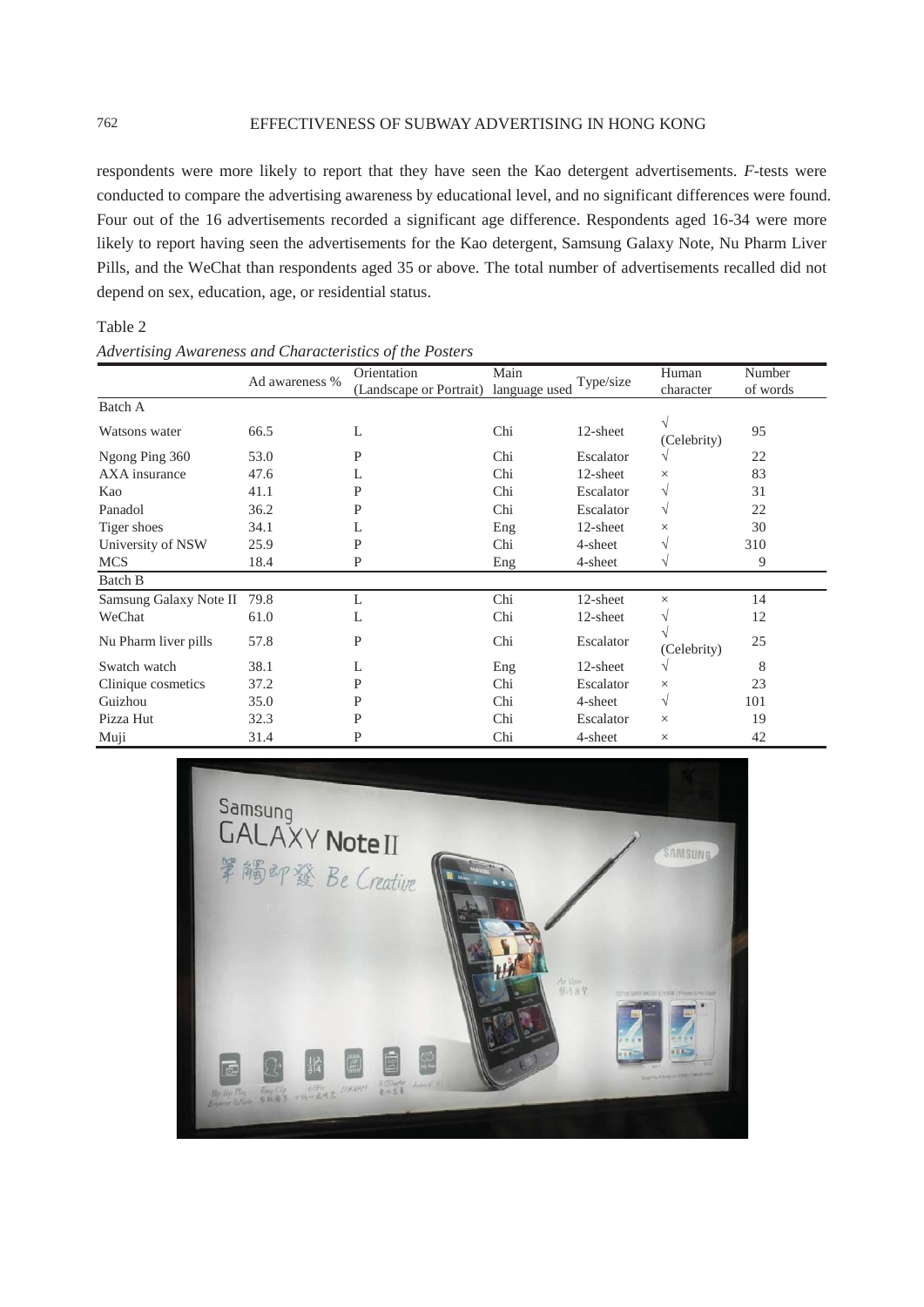

*Figure 1.* The ads. with the highest awareness.

# **Attitudes Toward Subway Advertisements**

Respondents were asked about their general attitudes toward subway advertisements. Table 3 summarizes the results. Among the eight statements, three statements had mean scores over 4.0. These were "Subway ads. with creative ideas attract my attention", "Subway advertisements with vivid colors attract my attention", and "The larger-than-life subway advertisements attract my attention". The statement with the lowest mean of 3.2 was "I like subway advertisements that use celebrities as spokes persons". Cronbach's alpha coefficient for the eight statement was 0.78, indicating that they were measuring a similar construct. In light of the high alpha, a mean score was compiled for all eight statements to represent the overall attitudes toward subway advertising.

Independent sample *t*-tests were conducted to compare the attitudes among different demographics groups. Four out of the eight statements recorded a significant gender difference. Female respondents agreed more to the statement "I like to pay attention to subway advertisements", "The larger-than-life subway advertisements attract my attention", "Subway advertisements with vivid-colors attract my attentions", and "I like subway advertisements that use celebrities as spokespersons" than male respondents. *F*-tests were conducted to compare attitudes toward outdoor advertising among respondents of different educational levels. Three out of eight statements reported significant educational difference. Respondents with university education agreed more to the statement "I like to pay attention to subway advertisements", "Subway advertisements give me information about things in fashion", and "Subway advertisements with creative ideas attract my attention" than respondents with primary education. *F*-tests were also conducted to compare the mean scores of statements by age group. Three out of eight statements reported significant age group difference. Respondents aged 16-34 hold more positive attitudes toward subway advertisements than respondents' aged 35 or above. The three statements were the same that registered educational difference.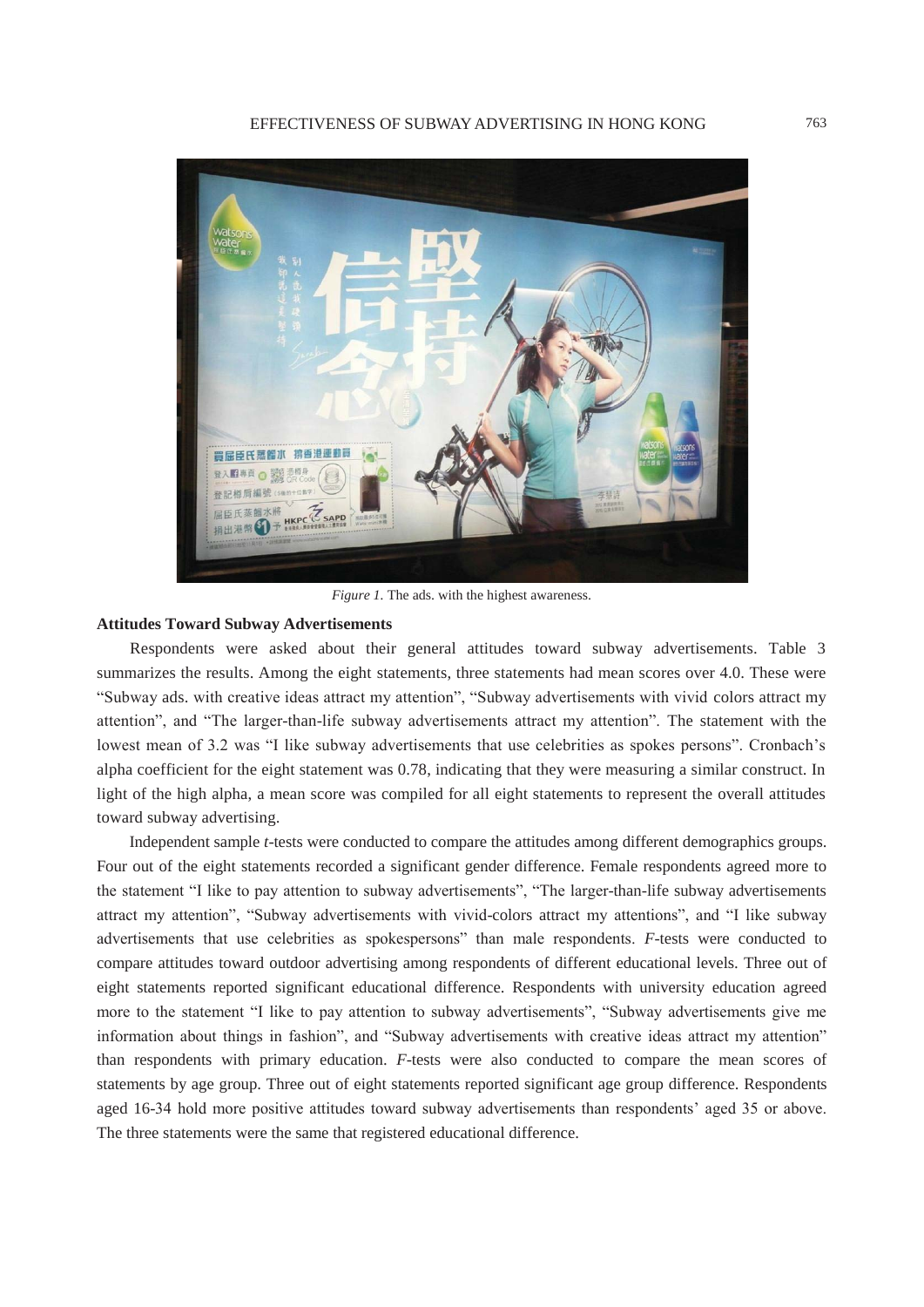Table 3

*Attitudes Toward Subway Advertising* 

| Statement                                                           | Mean | Std. deviation |  |
|---------------------------------------------------------------------|------|----------------|--|
| Subway ads, with creative ideas attract my attention                | 4.5  | 1.2            |  |
| Subway ads. with vivid colors attract my attention                  | 4.3  | 1.1            |  |
| The larger-than-life subway ads. attract my attention               | 4.2  | 1.3            |  |
| Subway ads. give me information about things in fashion             | 3.8  | 1.2            |  |
| I like to pay attention to subway ads.                              | 3.8  | 1.2            |  |
| Subway ads. help alleviate boredom when waiting inside the stations | 3.7  | 1.3            |  |
| There are too many subway ads, and they make people confused        | 3.6  | 1.4            |  |
| I like subway ads, that use celebrities as spokes persons           | 3.2  | 1.3            |  |

*Note.* 6-point scale with  $1 =$  strongly disagree and  $6 =$  strongly agree.

Frequency of travelling on the subway had positive correlation with the total number of advertisements reported seen  $(r = 0.28, p < 0.001)$ , as well as attitudes toward subway advertising  $(r = 0.15, p < 0.01)$ . Those who travelled more frequency on the subway were able to see more advertisements, and hold more positive attitude toward subway advertising. Total number of ads. seen and attitudes toward subway advertising was also positive related  $(r = 0.11, p < 0.05)$ .

## **Discussion**

Before discussing the implications of these findings, some limitations need to be mentioned. First, the sample used in this study was a convenient sample. The findings cannot be generalized to the entire Hong Kong population. Second, this study reflected awareness among the demographic profile captured at a particular time frame and location. Third, respondents' reported frequency of seeing specific ads. arises from a combination of exposure, attention, memory retrieval, and reporting. It is impossible to untangle them in the current research design. Fourth, some subway advertisements were supported by advertising on television and the print media. There is possibility that respondents cannot recall what they have been exposed, or they recall wrongly what they have not been exposed. Therefore, future research targeting a larger sample size, and perhaps covering a longer period of time, is needed to address the limitations in the current study.

Limitations aside, this study found that subway advertising can reach mass consumer groups. Advertising awareness ranged from 18 percent to 78 percent for the 16 selected advertisements. The average advertising awareness was 43.5 percent.

The 43.5 percent average awareness measured in this study was higher than the average aided recall of 36 percent of billboard advertisements on the highway. It was also higher than motorists' average aided recall of 23 percent for billboard advertisements on ordinary streets (Donthu et al., 1993). It was also higher than the average awareness of 35 percent for outdoor billboards displayed at the streets of a prime outdoor location in Hong Kong (Chan & Cheng, 2012). In other words, the subway advertisements in Hong Kong created higher awareness than outdoor billboard advertisements. It suggests that the captive environment of the subway has advantage over the open areas on the street in getting viewers' attention. Furthermore, the pattern of constant route and repetitiveness of travelling between work place and home secures adequate frequency of seeing certain ads. arrangement. Thus such ads. arrangement provides strategically integration possibilities, when the ads. are collaborated with other media in order to affect and enhance viewers' experiences further toward the overall information processing experiences.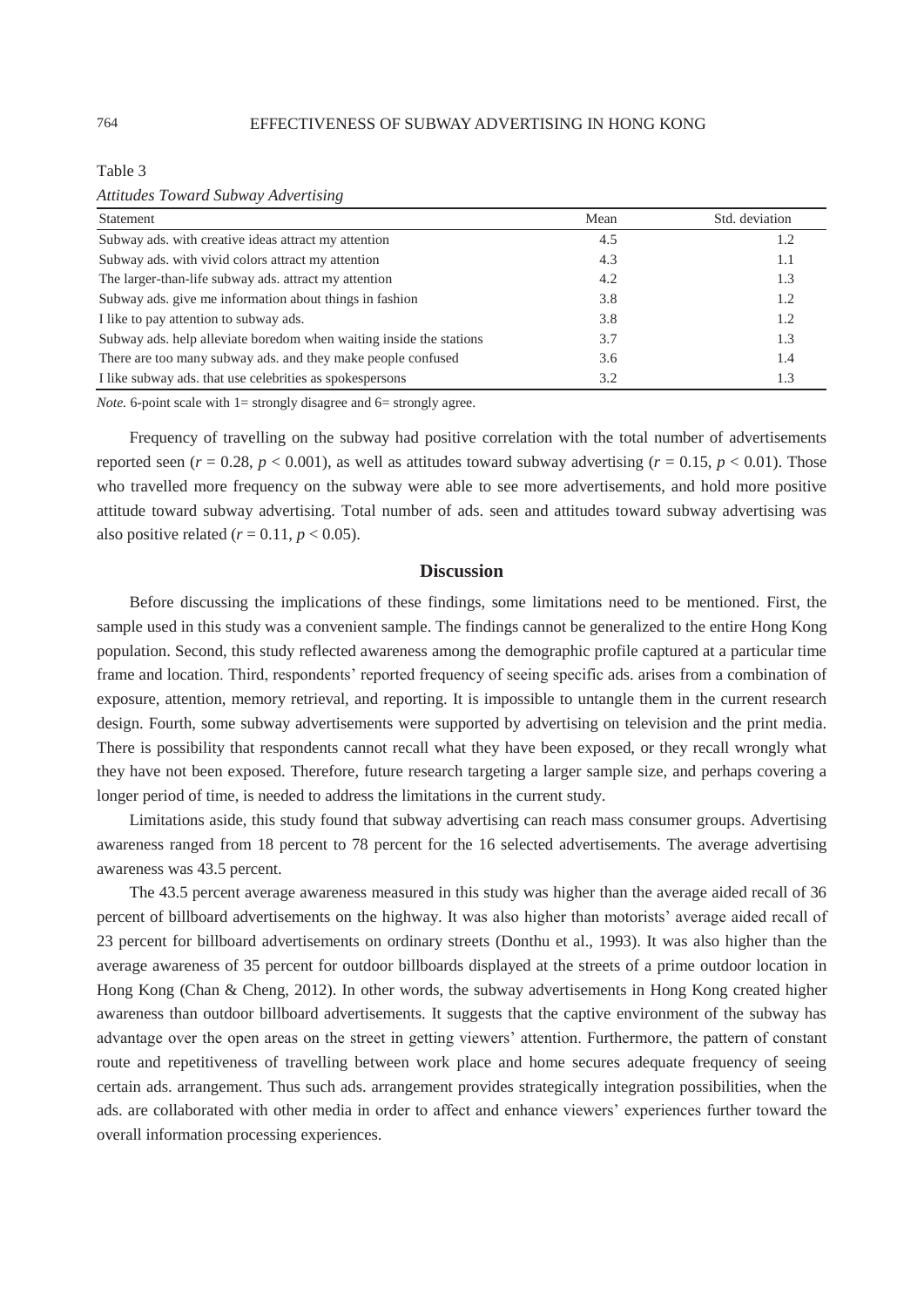The 43.5 percent average awareness is also comparable to the 35 percent and 41 percent figures compiled in two previous studies of subway advertising in Hong Kong (Chan, 1994, 1995). Some advertisers worry that with advertising cluttered environment, audience may have their minds shut-off from the advertising messages. Our findings did not support this speculation. As 48 percent of the respondents in this study reported that they travelled on MTR five times or less in the previous week, the average awareness of 43.5 percent was considered moderate to high level. People in Hong Kong pay much attention to subway advertisements.

In this study, respondents reported that they would pay attention to subway ads. that were creative, vivid in color, or larger-than-life in size. In other words, creative ideas in subway advertising are important in attracting audience attention. Another finding of the study suggests the importance of creativity in subway advertising. It was found that there is a lack of correlation of advertising awareness with the size of the ad. This finding is consistent with that in previous studies of subway ads. in Hong Kong (Chan, 1994, 1995). Creative execution is apparently more important in creating awareness. Because of the limited number of advertisements investigated, it is not able to conclude if advertising awareness is influenced by product category, use of human characters, or color. The two ads. with the best recall shared three common features. First, the products were shown in larger-than-life size. Second, the layouts were focused, sharp, and with a clear distinction of foreground and background. Third, the two brands are familiar to the audience (see Figure 1). Further research is needed to elucidate the creative factors that influence subway advertising awareness.

Past studies found that creative and novel ideas (Till & Baack, 2005), use of color (Beattie & Mitchell, 1985; Fernandez & Rosen, 2000; Lohse, 1997), prominent pictorial and ad size (Finn, 1988; Hanssens & Weitz, 1980), the use of celebrity (Atkin & Block, 1983), and relevance of ad or brand information (Fernandez & Rosen, 2000; Mitchell, 1981; Petty & Cacioppo, 1979) enhance motivation on ad information processing. In this study, the finding supports that creative visual design is more likely to draw audiences' attention. In addition, the frequency of travel is positively related with the awareness and positive attitude towards subway ads.. In short, the increase amount of ad exposure leads. to increase in awareness and concealment of more in-depth ad information, thus more efficient ads. outcomes. The unfamiliarity of brands is more likely resulted in low awareness. However, passengers with higher educational level tend to pay attention to subway ads.; and agree to the statement that subway ads. provide information about things in fashion. These findings not only support the competence attributes discussed earlier, which higher level of intelligence, product knowledge, experience, and understanding promote information processing level, it is also consistent with other studies reported (Chan & Cheng, 2012; Chan, 1994, 1995).

Whether the use of celebrities may enhance awareness of subway advertisement is non-conclusive. Chan, Ng, and Luk (2013) found that celebrity endorsements in advertisements were able to draw attention, establish a positive image, and to rejuvenate an established brand. In the current study, respondents agreed moderately to the statement "I like subway ads. that use celebrities as spokespersons". The reason may be that subway ads. using celebrities may not have sufficient interaction with the audience in a short exposure time to create advertising effect.

# **Conclusion**

A study was conducted to investigate advertising awareness of subway advertisements among passengers. The results indicated moderate to high awareness of subway advertising. Awareness ranged from 18 to 80 percent. Awareness level was comparable than that of outdoor advertisements along highways and was higher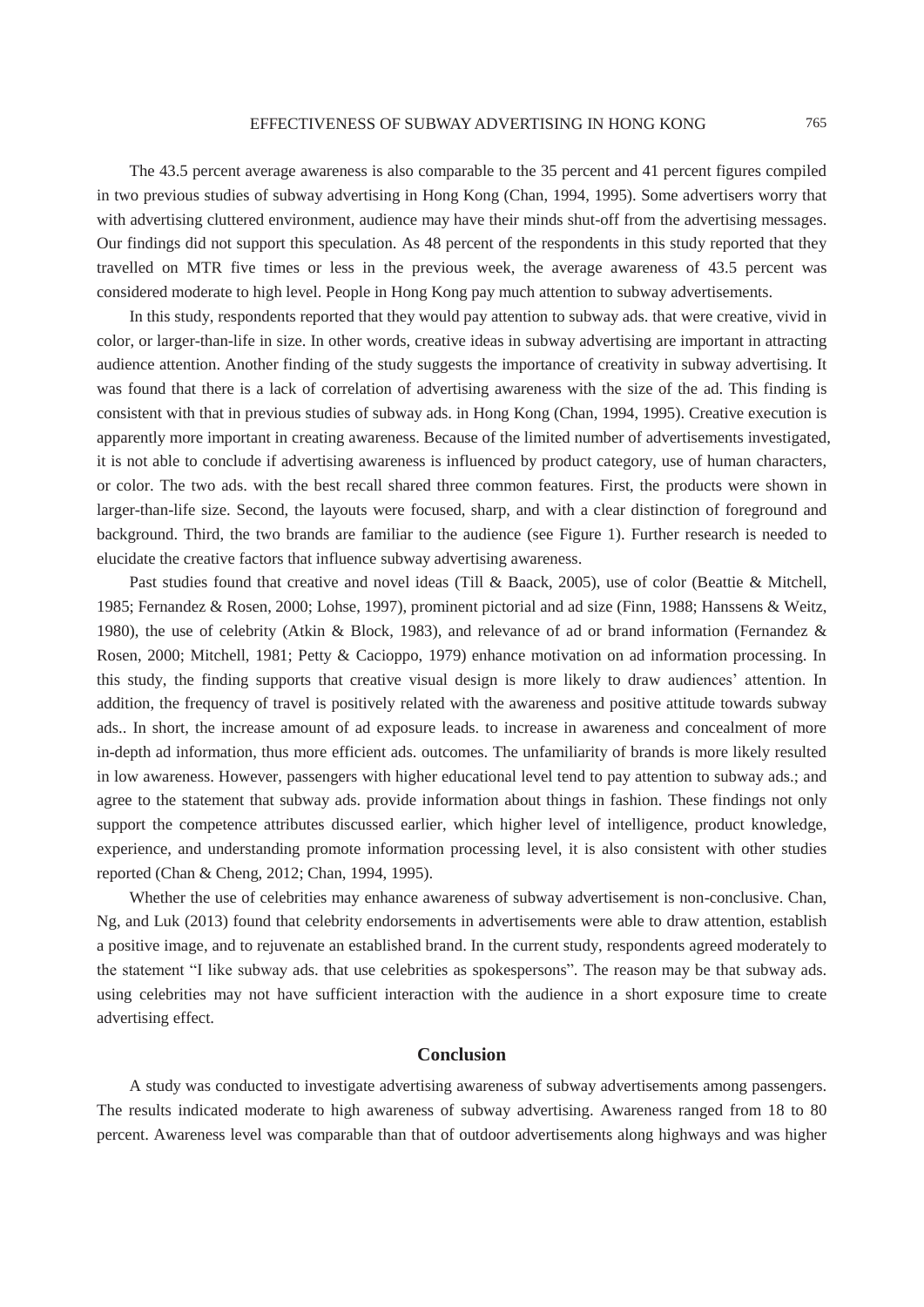#### 766 EFFECTIVENESS OF SUBWAY ADVERTISING IN HONG KONG

than that displayed at street level. Advertising awareness in general did not differ by sex or educational level. Younger respondents reported seeing more ads. than older respondents. Respondents held positive perception of subway poster ads.. Advertising awareness and attitudes toward subway advertising were positively correlated with the frequency of travelling on the subway. These findings confirm that subway advertisements need vivid colors, large size, and above all creativity. The high awareness of the top two posters suggests that the adoption of a clear and focused visual layout is beneficial. Familiar brands may benefit more from subway advertising than unfamiliar brands.

## **References**

- AC Nielsen. (2010). *January-December 2010 Media Index Report*. Hong Kong: AC Nielsen.
- admango. (2013). Hong Kong Ads.pend Market—Media Mix January to December 2012. Retrieved from http:// www.admanGo.com (by subscription).
- Alba, J. W., & Hutchinson, J. W. (1987). Dimensions of consumer expertise. *Journal of Consumer Research, 13*(4), 411-54.
- Atkin, C., & Block, M. (1983). Effectiveness of celebrity sources. *Journal of Advertising Research, 23*(1), 57-62.
- Beattie, A., & Mitchell, A. A. (1985). The relationship between advertising recall and persuasion: An experimental investigation. In Linda F. A., & Michell A. A. (Eds.), *Psychological processes and advertising effects* (pp. 129-156)*.* New Jersey: Lawrence Erlbaum Associates.
- Bhargava, M., Donthu, N., & Caron, R. (1994). Improving the effectiveness of outdoor advertising: Lessons from a study of campaigns. *Journal of Advertising Research, 34*(2), 46-56.
- Chan, K. (1994). Size doesn't always matter when it comes to advertising in HK's MTR. *Media*, July 8, p. 18.
- Chan, K. (1995). Poster awareness depends very much on creative execution: Big is not always better on the MTR. *Media*, June 23, p. 14.
- Chan, K., & Cheng, B. (2012). Awareness of outdoor advertising in Hong Kong. *International Journal of Consumer Research, 1*(1), 81-97.
- Chan, K., Ng, Y. L., & Luk, E. K. (2013). Impact of celebrity endorsement in advertising on brand image among Chinese adolescents. *Young Consumers: Insight and Ideas for Responsible Marketers, 14*(2), 167-179.
- Cheung, F. S., & Leung, W. (2013). Cross-cultural perspectives on attitude towards outdoor advertising in Internet era. *GSTF International Journal on Business Review, 2*(4), 252-257.
- de Boer, C. N., Verleur, R., Heuvelman, A., & Heynderickx, I. (2010). Added value of an autostereoscopic multiview 3-D display for advertising in a public environment. *Displays, 31*(1), 1-8.
- Donthu, N., Cherian, J., & Bhargava, M. (1993). Factors influencing recall of outdoor advertising. *Journal of Advertising Research, 33*(3), 64-72.
- Fernandez, K. V., & Rosen, D. L. (2000). The effectiveness of information and color in Yellow Page advertising. *Journal of Advertising, 29*(2), 61-73.
- Finn, A. (1988). Print ad recognition readership scores: An information processing perspective. *Journal of Marketing Research, 25*(2). 168-177.
- Fortenberry, J. L. Jr., & McGoldrick, P. J. (2011). Receptiveness of Black Americans to outdoor advertising. *Journal of Business Research, 64*(6), 586-593.
- Hanssens, D. M., & Weitz, B. A. (1980). The effectiveness of industrial print advertisements across product categories. *Journal of Marketing Research, 17*(3). 194-306.
- JCDecaux Transport. (2011a). MTR Advertising Media Kit 2011. Available at http://www.jcdecaux.com.hk/documents/mtr/MTR\_Media\_Kit\_2011\_0513\_Local\_lowres\_trimmed.pdf
- JCDecaux Transport (2011b). MTR Advertising Research Kit 2011. Available at http://www.jcdecaux-transport.com.hk/products/ResearchKit201106sh.pdf
- Katz, H. (2003). *The media handbook: A complete guide to advertising media selection, planning, research, and buying (2th ed.).* N.J.: Lawrence Erlbaum.
- King, K. W., & Tinkham, S. F. (1990). The learning and retention of outdoor advertising. *Journal of Advertising Research, 29*(6), 47-51.
- Lohse, G. L. (1997). Consumer eye movement patterns on yellow pages advertising. *Journal of Advertising, 26*(1), 61-73.